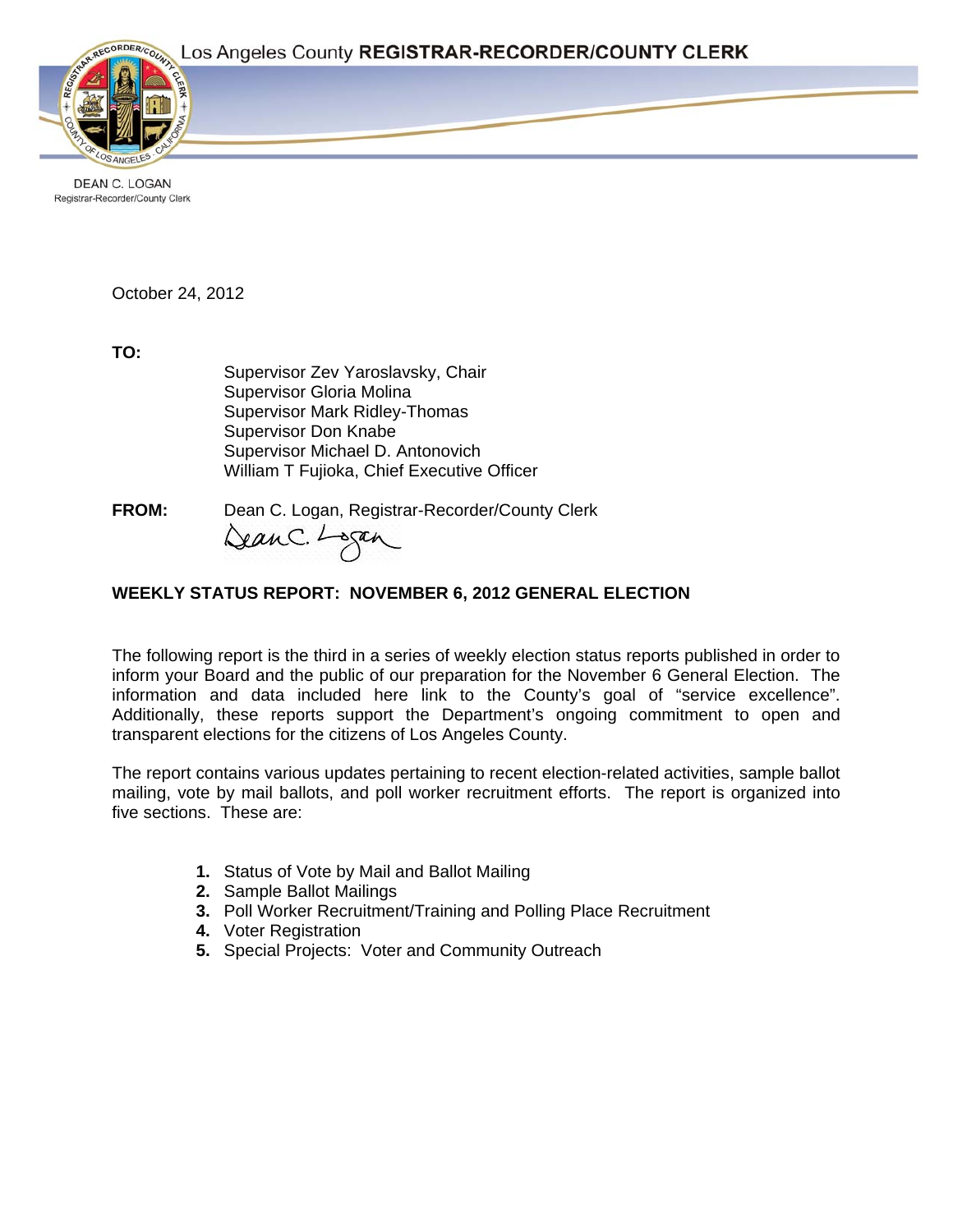# **1. Status of Vote by Mail and Ballot Mailing**

The mailing of Vote By Mail (VBM) ballots began Tuesday, October 9, the first day provided under the Elections Code. Including Permanent Vote By Mail (PVBM) voters, we have issued a record **1,406,644** requested VBM ballots and received back **239,569**.

Our last report informed your Board of voters who may have received an additional Vote by Mail mailing. This week, the Department sent out an oversized postcard notice and made phone calls to every voter identified to make sure that they are aware that this mailing does not affect their ability to vote in the election. We will continue to monitor our phone lines and be sure to assist voters.

**It is important to note that voters have until 7 days before the election to request a Vote by Mail ballot. For this election, that date is October 30, 2012.** Request forms are available on the back cover of the Official Sample Ballot booklet or online at www.lavote.net. Voted ballots must be received by our office or returned at any polling place in the County by the 8:00 p.m. close of polls on Election Day.

## **Military and Overseas Voting**

Our office begins processing Special Vote By Mail applications for uniformed service members and citizens living outside the United States sixty days prior to an election. We mailed **28,534**  military and overseas ballots and have received **5,412** ballots to date.

### **2. Sample Ballot Mailings**

As of today, we have mailed nearly **4.3 million** Sample Ballot booklets to voters across Los Angeles County. Our first supplemental mailing is scheduled this week and will reach over **247,000** voters. Supplemental mailings to those who registered after Sample Ballot mailing began will continue through October 29. Sample Ballots are also available online through our poll look up feature on www.lavote.net. Voters can view and download their Sample Ballot online in any of the nine languages offered, as required by federal law.

For the 16,000 voters who have subscribed to receive their Sample Ballots electronically, links to view and download their Sample Ballot from our website were e-mailed on October 1. This paperless option helps reduce printing and mailing costs.

## **3. Poll Worker Training/Recruitment and Polling Place Recruitment**

Inspector Supply Pickup (ISPU) is scheduled this weekend in 74 locations throughout the county. Inspectors in the north county area will pick up their Election Day supplies on Saturday and those from the south county area on Sunday. Will-call service is available to those who are unable to pick up their supplies on their assigned day. Will-call is open through November 1 at the Election Operations Center in Santa Fe Springs.

#### **Training:**

Poll worker training commenced this week and training sessions will be held throughout the County until November 4, 2012. During this period the RR/CC Poll Worker Training Unit will conduct a total of **445 training sessions** for Inspectors and Clerks. Supplemental online training is also available to all poll workers for completion prior to Election Day.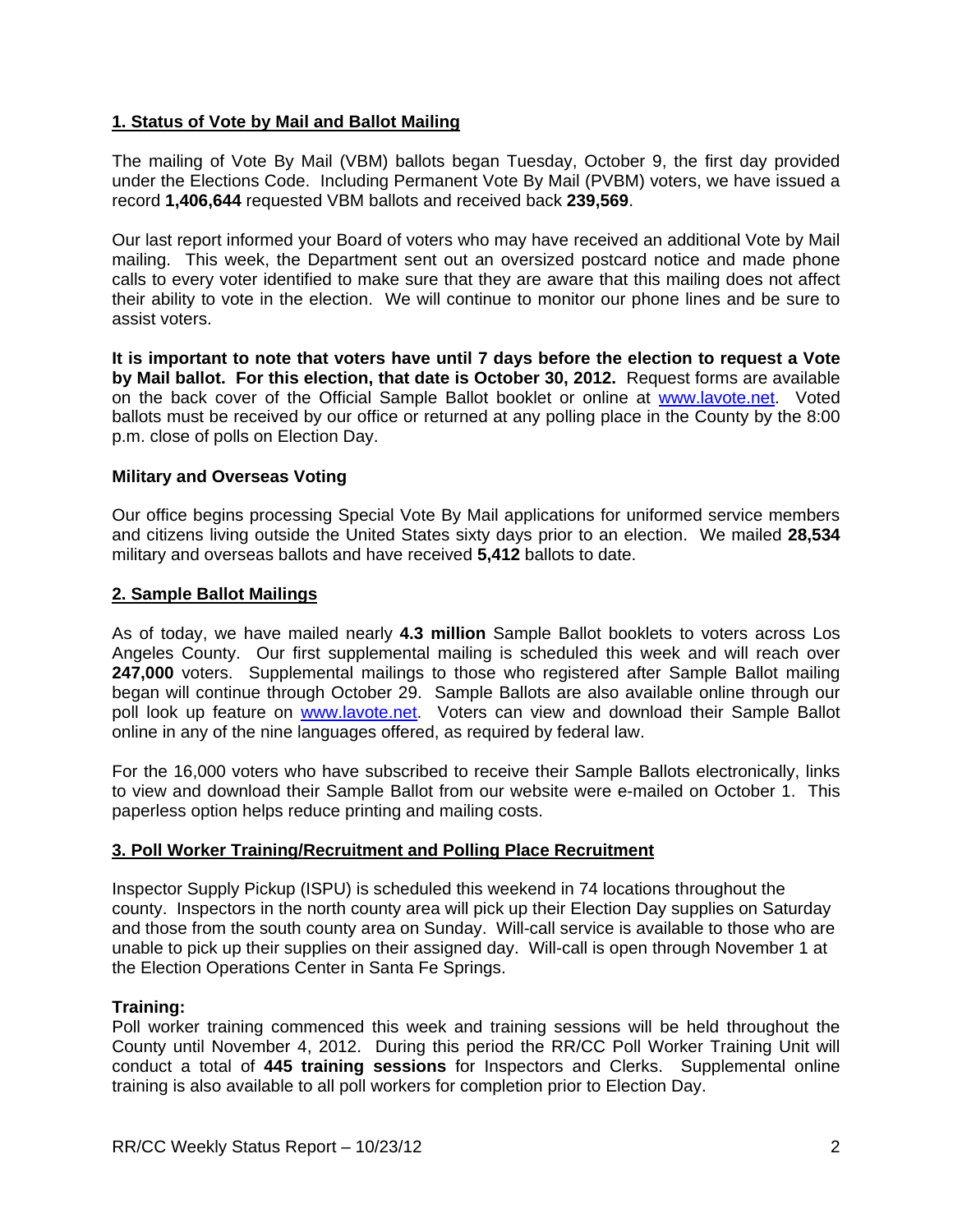### **Polling Places:**

Polling place recruitment is complete. All of the **4,621** required polling places have been confirmed for the November election. Since the Official Sample Ballots were sent to voters, there have been 27 changes in polling locations, and postcard notices have been sent to make voters aware of the change in their polling place.

| <b>Polling Places By Supervisorial District</b><br>November 6, 2012 General Election |            |     |                              |                   |                   |        |
|--------------------------------------------------------------------------------------|------------|-----|------------------------------|-------------------|-------------------|--------|
|                                                                                      | District 1 |     | <b>District 2 District 3</b> | <b>District 4</b> | <b>District 5</b> | Totals |
| <b>Required</b>                                                                      | 784        | 856 | 937                          | 1,032             | 1,015             | 4,621  |
| <b>Confirmed</b>                                                                     | 784        | 856 | 937                          | 1,032             | 1,015             | 4,621  |
| <b>Postcard Pcts.</b>                                                                | 6          | 9   | 5                            | 6                 |                   | 27     |

### **Poll Workers:**

For the November 6, 2012 General Election, we require more than 22,000 Clerks, Inspectors and Coordinators to staff our 4,621 polling places. Our recruitment efforts began several weeks ago and are nearly complete.

|                            | November 6, 2012 General Election | <b>Poll Worker Recruitment Report</b> |               |               |                  |
|----------------------------|-----------------------------------|---------------------------------------|---------------|---------------|------------------|
|                            | Oct <sub>5</sub>                  | <b>Oct 16</b>                         | <b>Oct 23</b> | <b>Oct 30</b> | Nov <sub>6</sub> |
| <b>Inspectors</b>          |                                   |                                       |               |               |                  |
| Required                   | 4,621                             | 4,621                                 | 4,621         | 4,621         | 4,621            |
| Recruited                  | 4,602                             | 4,616                                 | 4,615         |               |                  |
| Outstanding                | 19                                | 5                                     | 6             |               |                  |
| <b>Clerks</b>              |                                   |                                       |               |               |                  |
| Required*                  | 16,922                            | 17,870                                | 16,922        |               |                  |
| Confirmed                  | 15,877                            | 17,146                                | 21,197        |               |                  |
| Outstanding*               | 1,045                             | 724                                   | 12            |               |                  |
| <b>Coordinators</b>        |                                   |                                       |               |               |                  |
| Required                   | 350                               | 400                                   | 350           |               |                  |
| Confirmed                  | 350                               | 400                                   | 350           |               |                  |
| Outstanding                | 0                                 | $\Omega$                              | $\Omega$      |               |                  |
| <b>Special Recruitment</b> |                                   |                                       |               |               |                  |
| <b>County Employees</b>    | 2,728                             | 3,208                                 | 3,609         |               |                  |
| Multilingual PW            | 6,067                             | 8,663                                 | 9,442         |               |                  |
| <b>Students</b>            | 2,004                             | 3,481                                 | 4,033         |               |                  |

**\*NOTE**: Required number of Clerks may fluctuate due to multilingual requirements. Number of outstanding Clerks based on number of pollworkers required for Boards of 2 and 3 only.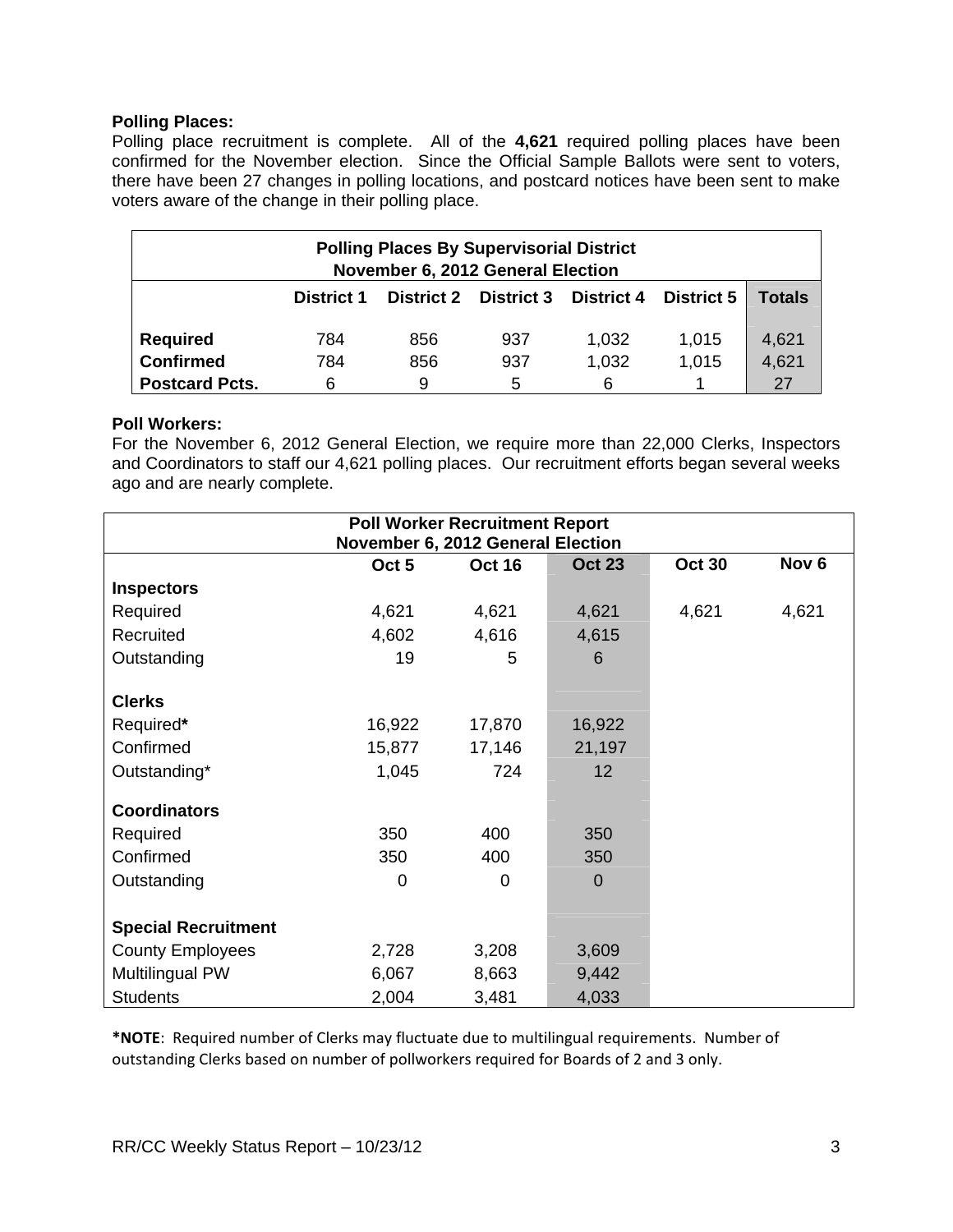## **4. Voter Registration**

The last day to register to vote for participation in the General Election is Monday, October 22. To date, there are **4,669,569** registered voters in Los Angeles County. The following tables show the distribution of active voters across the five Supervisorial districts and by age.

| <b>Voter Registration Totals by District</b><br>November 6, 2012 General Election |                         |  |  |  |
|-----------------------------------------------------------------------------------|-------------------------|--|--|--|
|                                                                                   | <b>October 23, 2012</b> |  |  |  |
| District 1                                                                        | 770,491                 |  |  |  |
| District 2                                                                        | 868,425                 |  |  |  |
| District 3                                                                        | 996,285                 |  |  |  |
| District 4                                                                        | 1,020,093               |  |  |  |
| District 5                                                                        | 1,014,275               |  |  |  |
| Countywide                                                                        | 4,669,569               |  |  |  |

| <b>Voter Registration by Age</b><br>November 6, 2012 General Election |                         |  |  |
|-----------------------------------------------------------------------|-------------------------|--|--|
| Age                                                                   | <b>October 23, 2012</b> |  |  |
| 18-29                                                                 | 951,572                 |  |  |
| 30-39                                                                 | 794,081                 |  |  |
| $40 - 49$                                                             | 802,634                 |  |  |
| 50-59                                                                 | 835,914                 |  |  |
| 60-69                                                                 | 608,658                 |  |  |
| 70-79                                                                 | 318,861                 |  |  |
| Over 80                                                               | 357,849                 |  |  |
| TOTAL                                                                 | 4,669,569               |  |  |

# **5. Special Projects: Voter and Community Outreach**

On Monday October 22nd the Registrar-Recorder/County Clerk conducted a countywide effort for the Close of Registration deadline. Citizens across the County had the choice of registering to vote online or visiting a temporary voter registration location, staffed by RR/CC staff. The Department established 22 voter registration sites, open all evening from approximately 5 pm to 11 pm. The outreach effort generated outstanding results; more than 4,000 voter registration forms were collected at the 22 sites. More impressive, was the number of voter registrations submitted online. Just for the close of registration 88,214 voter registrations were submitted online. The figure shattered the highest daily record of approximately 12,000 since online voter registration was made available in early September. This terrific response has also presented a challenge for the Department. Currently, the RR/CC is focusing a significant share of its